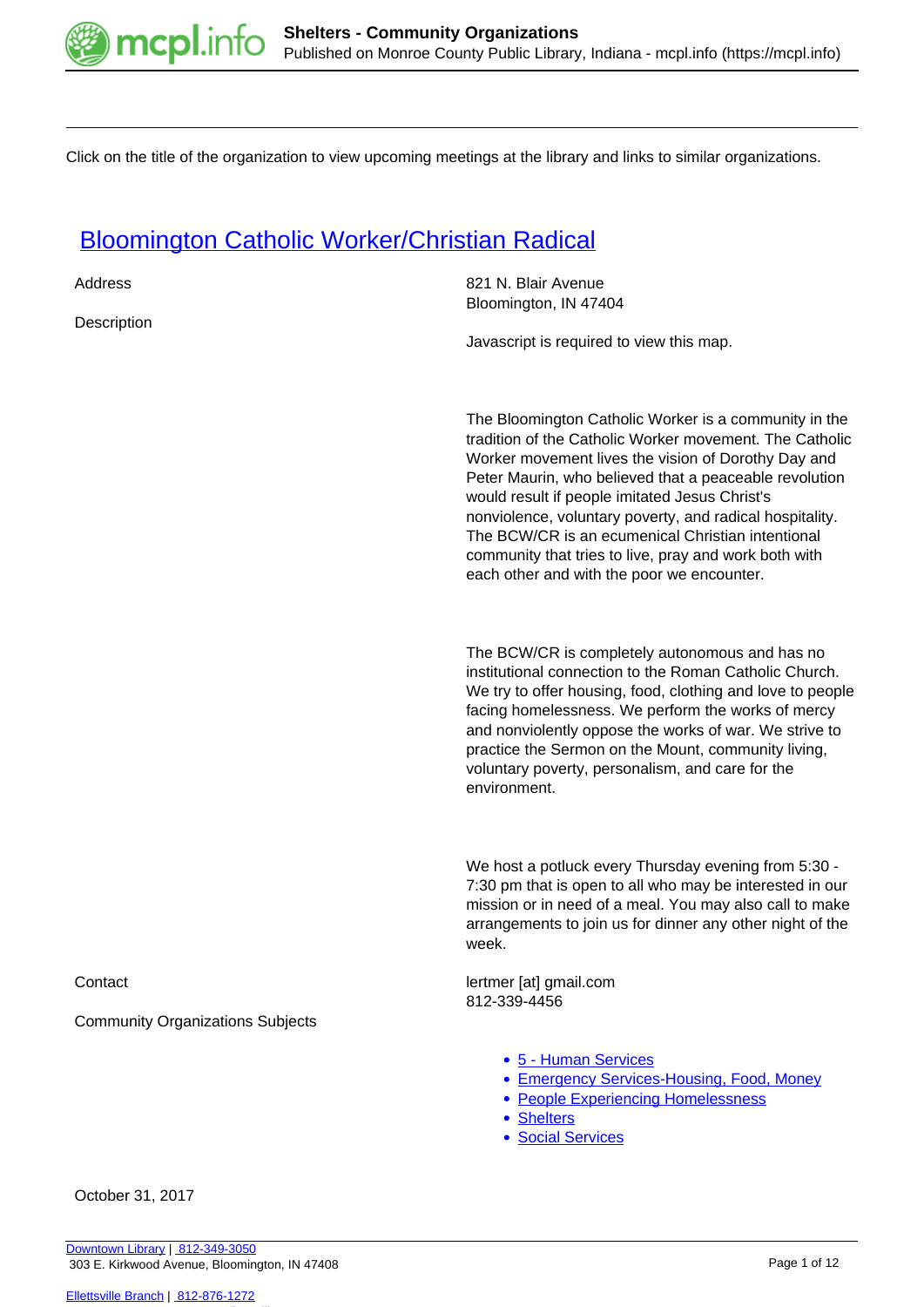

- [print this page](https://mcpl.info/print/commorg/bloomington-catholic-workerchristian-radical)
- [send by email](https://mcpl.info/printmail/commorg/bloomington-catholic-workerchristian-radical)
- [PDF version](https://mcpl.info/printpdf/commorg/bloomington-catholic-workerchristian-radical)

## **[Community Kitchen of Monroe County, Inc](https://mcpl.info/commorg/community-kitchen-monroe-county-inc).**

| Website                                 | http://www.monroecommunitykitchen.com/                                                                                                                                                                                          |
|-----------------------------------------|---------------------------------------------------------------------------------------------------------------------------------------------------------------------------------------------------------------------------------|
| Address                                 | 1515 South Rogers St.                                                                                                                                                                                                           |
|                                         | PO Box 3286                                                                                                                                                                                                                     |
|                                         | Bloomington, IN 47403                                                                                                                                                                                                           |
| <b>Additional Address</b>               | Express:                                                                                                                                                                                                                        |
|                                         | 1100 W 11th St                                                                                                                                                                                                                  |
|                                         | Bloomington, IN 47404                                                                                                                                                                                                           |
| Description                             |                                                                                                                                                                                                                                 |
|                                         | Javascript is required to view this map.                                                                                                                                                                                        |
|                                         | 501(c)3 Hunger Relief agency providing free meals to<br>anyone in need from two locations, from 4-6 pm, M-Sat,<br>and outreach programs to the community's most<br>vulnerable: children, older adults, and the chronically ill. |
| Contact                                 | Vicki Pierce (Executive Director)                                                                                                                                                                                               |
|                                         | director [at] monroecommunitykitchen.com                                                                                                                                                                                        |
|                                         | 812-332-0999                                                                                                                                                                                                                    |
| Year Established                        | 1983                                                                                                                                                                                                                            |
| <b>Incorporation Status</b>             | Incorporated                                                                                                                                                                                                                    |
| <b>Community Organizations Subjects</b> |                                                                                                                                                                                                                                 |
|                                         |                                                                                                                                                                                                                                 |
|                                         | • 5 - Human Services                                                                                                                                                                                                            |
|                                         | <b>Emergency Services-Housing, Food, Money</b><br>٠                                                                                                                                                                             |
|                                         | • People Experiencing Homelessness                                                                                                                                                                                              |
|                                         |                                                                                                                                                                                                                                 |

- [Shelters](https://mcpl.info/taxonomy/term/25125)
- [Social Services](https://mcpl.info/taxonomy/term/25126)
- [Soup Kitchens](https://mcpl.info/taxonomy/term/25127)

January 20, 2022

- [print this page](https://mcpl.info/print/commorg/community-kitchen-monroe-county-inc)
- [send by email](https://mcpl.info/printmail/commorg/community-kitchen-monroe-county-inc)
- [PDF version](https://mcpl.info/printpdf/commorg/community-kitchen-monroe-county-inc)

### **[Friend's Place Shelter \(Formerly Martha's House\)](https://mcpl.info/commorg/marthas-house)**

| Additional Address |  |
|--------------------|--|
| Description        |  |

Address 319 S. Rogers Street Bloomington, IN 47402 Bloomington, IN

Javascript is required to view this map.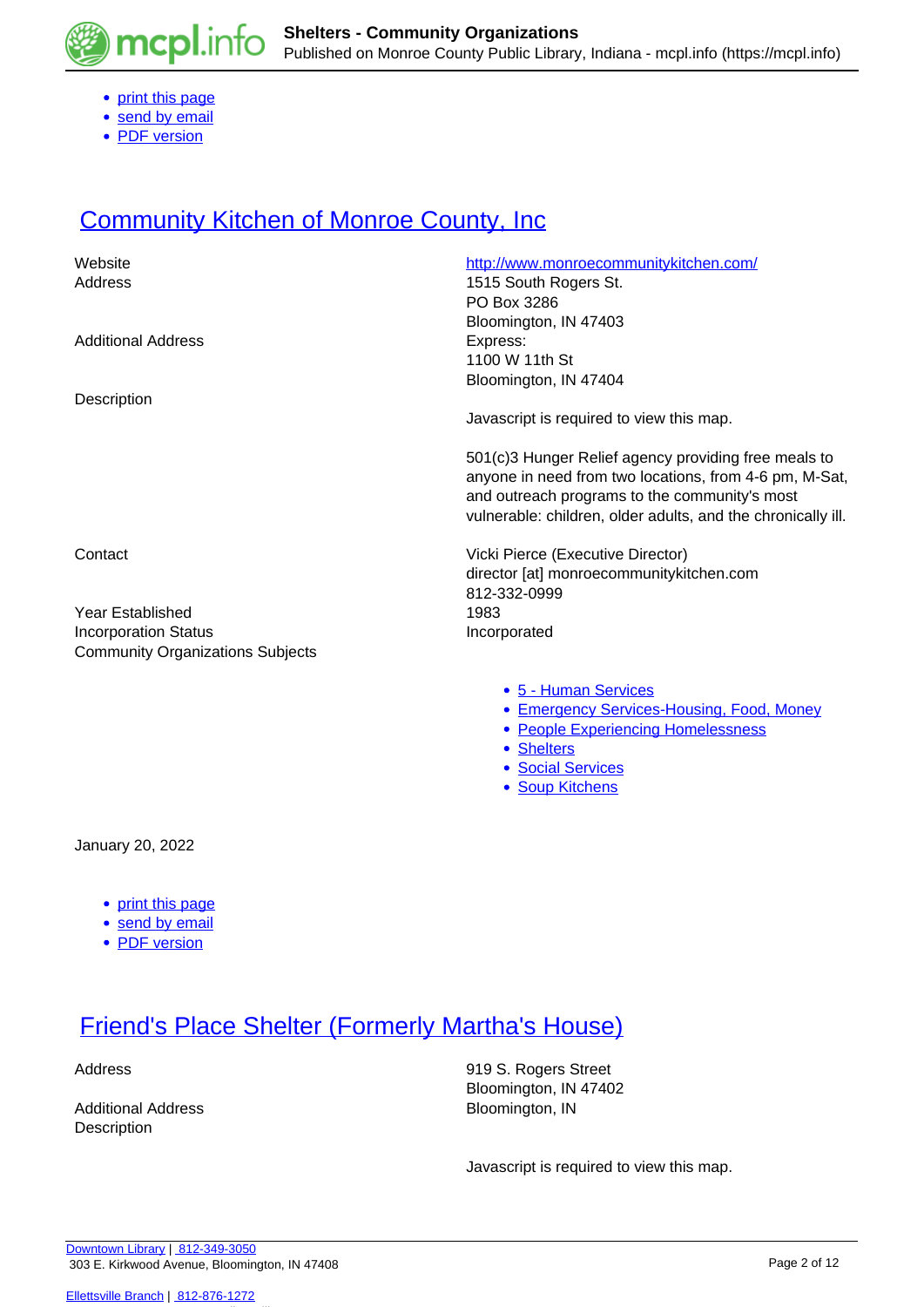

Emergency Shelter that can house forty people – 28 men and 12 women. Clients can sleep, eat two meals a day, wash their clothes and take care of personal hygiene needs.

Clients can meet with case managers who can connect them to permanent housing, job skills training resources, employment opportunities and help them register for the Healthy Indiana Plan, Indiana's Medicaid expansion.

And as a program of Shalom, Friend's Place clients have access to the nonprofit's services, and staff are supported by the nonprofit's administration.

Contact **Contact** Contact **Joe Linsky** 812-332-1444

- **[Emergency Services](https://mcpl.info/taxonomy/term/25075)**
- [5 Human Services](https://mcpl.info/community-organization-subjects/5-human-services)
- [People Experiencing Homelessness](https://mcpl.info/taxonomy/term/25109)
- [Shelters](https://mcpl.info/taxonomy/term/25125)

Incorporation Status **Exempt** Community Organizations Subjects

May 16, 2018

- [print this page](https://mcpl.info/print/commorg/marthas-house)
- [send by email](https://mcpl.info/printmail/commorg/marthas-house)
- [PDF version](https://mcpl.info/printpdf/commorg/marthas-house)

### **[Interfaith Winter Shelter](https://mcpl.info/commorg/interfaith-winter-shelter)**

Website <http://www.interfaithwintershelter.org/>

#### Address Bloomington, IN

Description The IWS operates as a "low barrier" shelter during the winter months. It was designed to offer a safe and warm place to sleep for men and women who - for whatever reason - have no other alternative but the streets. The primary criteria for admission into the shelter is respectful behavior, regardless of whether or not a guest is under the influence of alcohol or illegal substance. Experience has taught us incidents of inappropriate behavior are rare. Guests simply appreciate a warm place to sleep. Participating sites and volunteers agree to follow a set of guidelines that allow for the safety and well being of guests and volunteers alike, including no drugs, alcohol, or weapons on the premise.

Contact info [at] interfaithwintershelter.org Incorporation Status **Incorporated** Community Organizations Subjects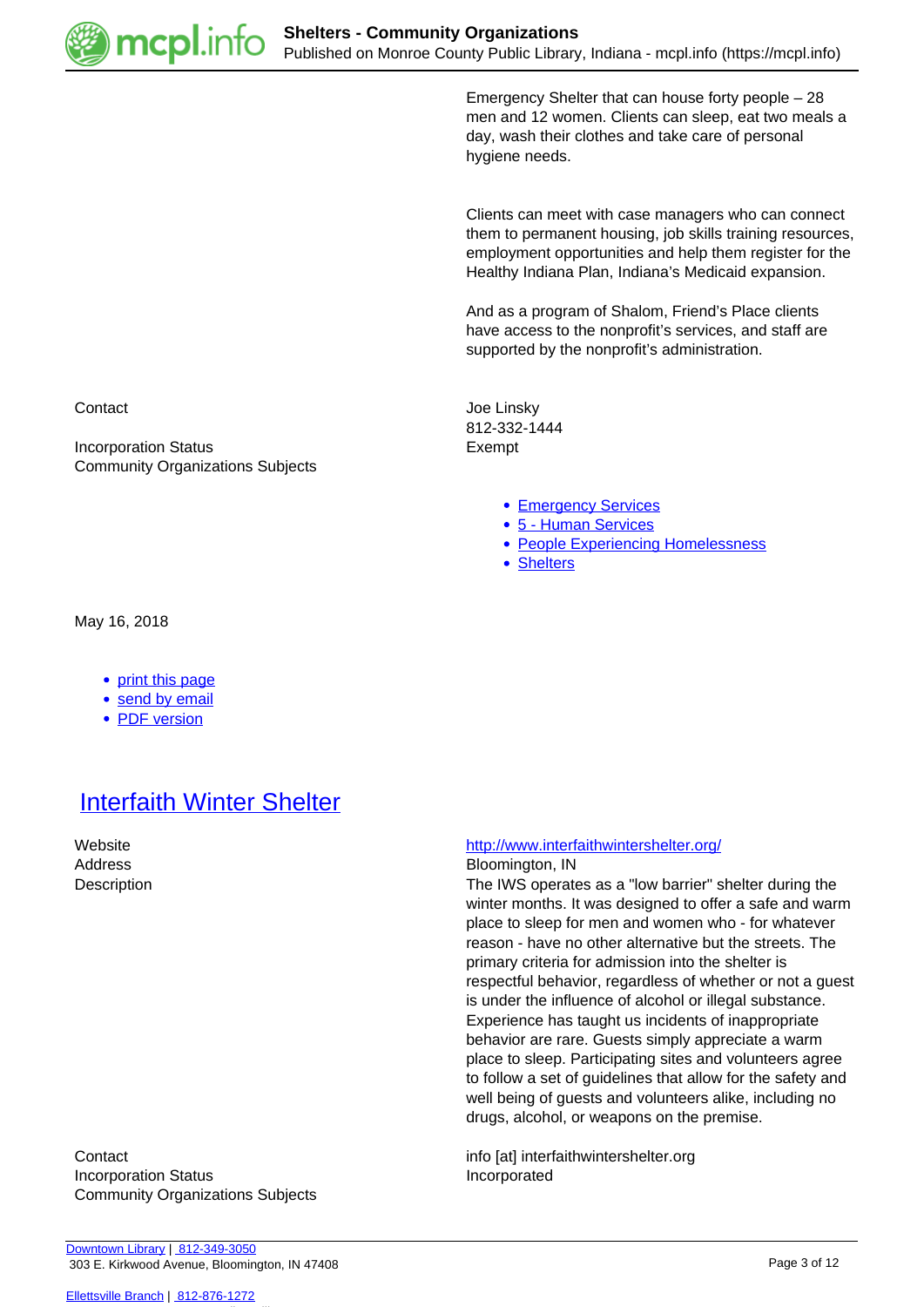

- [Emergency Services](https://mcpl.info/taxonomy/term/25075)
- [5 Human Services](https://mcpl.info/community-organization-subjects/5-human-services)
- [People Experiencing Homelessness](https://mcpl.info/taxonomy/term/25109)
- [Shelters](https://mcpl.info/taxonomy/term/25125)
- [Religious Organizations](https://mcpl.info/community-organization-subjects/religious-organizations)

October 31, 2017

- [print this page](https://mcpl.info/print/commorg/interfaith-winter-shelter)
- **[send by email](https://mcpl.info/printmail/commorg/interfaith-winter-shelter)**
- [PDF version](https://mcpl.info/printpdf/commorg/interfaith-winter-shelter)

### [Middle Way House, Inc: Support Services for Survivors](https://mcpl.info/commorg/middle-way-house-inc-shelter-abused-women-and-their-children)

Website **Mediate Mediate <https://middlewayhouse.org> https://middlewayhouse.org** Address 338 S Washington St Bloomington, IN 47401 Additional Address **P.O. Box 95** Bloomington, IN 47402 **Description** Javascript is required to view this map.

> Since 1971, Middle Way House has been providing services to people in crisis. Today, we provide supportive and empowering services for survivors of domestic abuse, sexual violence, stalking and human trafficking.

Our main office in Bloomington offers the following services:

- Emergency shelter
- Confidential 24/7 help & amp; crisis line, (812) 336-0846
- On-scene advocacy
- Transitional and permanent housing solutions
- Legal advocacy
- Support groups
- Personal advocacy
- Safety Planning
- Childcare and youth programs
- Community Education Programs & Presentations

Middle Way House serves six counties in southern Indiana (Monroe, Greene, Lawrence, Owen, Morgan, and Martin) and relies on a staff of 70 and a committed volunteer force to provide services. It is not necessary that an individual reside in our emergency shelter or transitional housing program to access most of our services. We have Outreach Offices located in Greene, Martin, and Owen counties and the services offered include: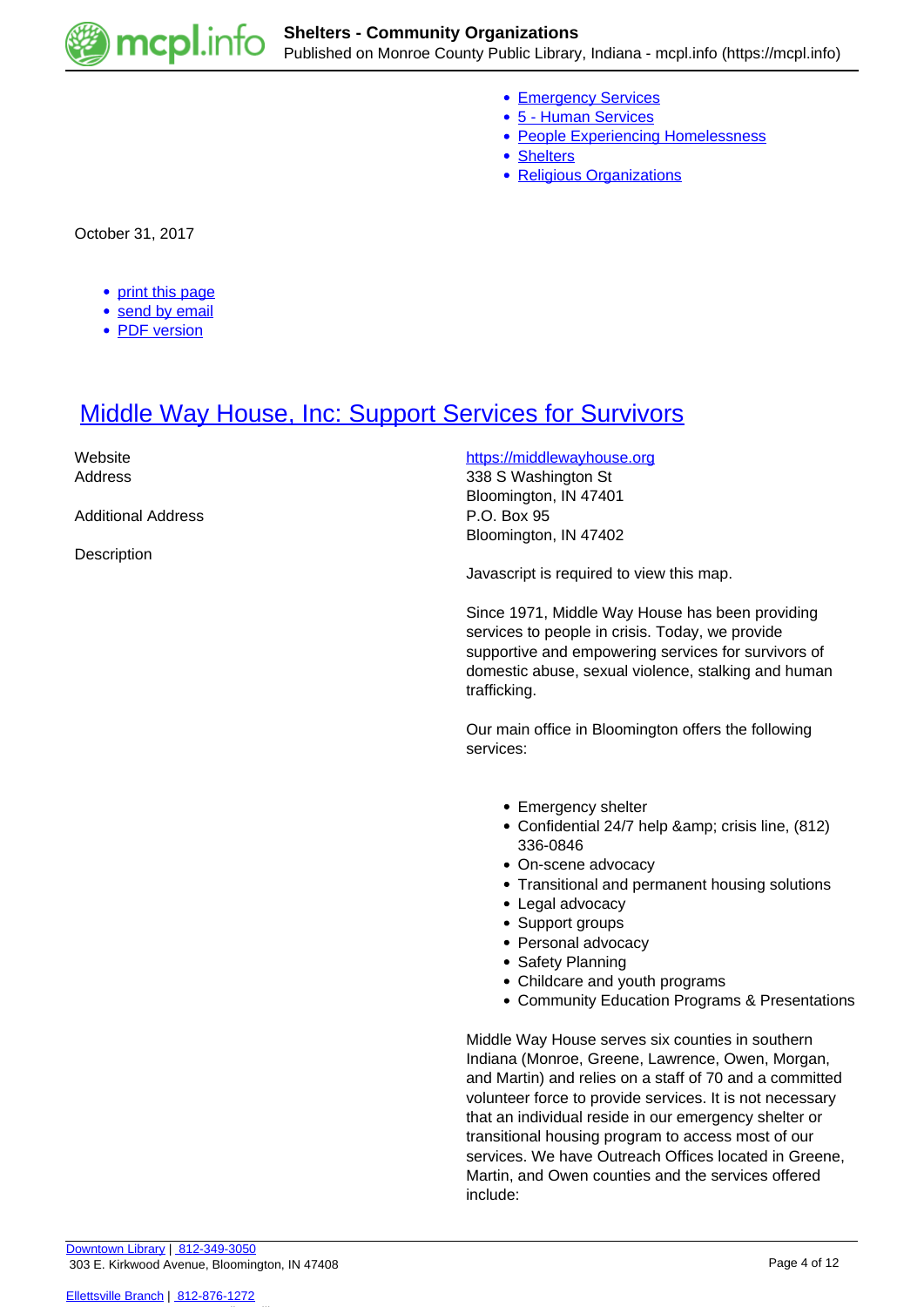

- Legal Advocacy
- Personal Advocacy
- Case Management
- Mobile Advocacy
- Walk-ins
- Survivor Support Service
- Safety Planning
- Community Education Programs & Presentations

The following is the contact information for our three County Outreach Offices: Greene County Outreach Office 87 East Spring Street Bloomfield, IN 47424 (812) 384-8769 (Office)

Martin County Outreach Office 2666 US Highway 50 Room 101 Loogootee, IN 47553 (Located in the Martin County Community Learning Center) (812) 295-2993 (Office)

Owen County Outreach Office 911 W Hillside Spencer, IN 47460 (Located in Head Start Building) (812) 829-1660 (Office) (812) 829-4580 (FAX)

Domestic violence, sexual violence, and human trafficking affects individuals in every community. We believe, support, and affirm the identities of ALL survivors.

If you or someone you know is experiencing violence and are in need of help or support, call us on our confidential 24/7 Help & amp; Crisis Line, Linea de Ayuda, (812) 336-0846, or contact us on our confidential Help & Crisis Live Chat at <https://www.resourceconnect.com/mwh/chat>.

Contact Contact Contact Contact Administrative line: 812-333-7404 Additional Contact 24 Hour Crisis Hotline: 812-336-0846

[5 - Human Services](https://mcpl.info/community-organization-subjects/5-human-services)

[Emergency Services-Housing, Food, Money](https://mcpl.info/taxonomy/term/25103)

Incorporation Status **Incorporated** Community Organizations Subjects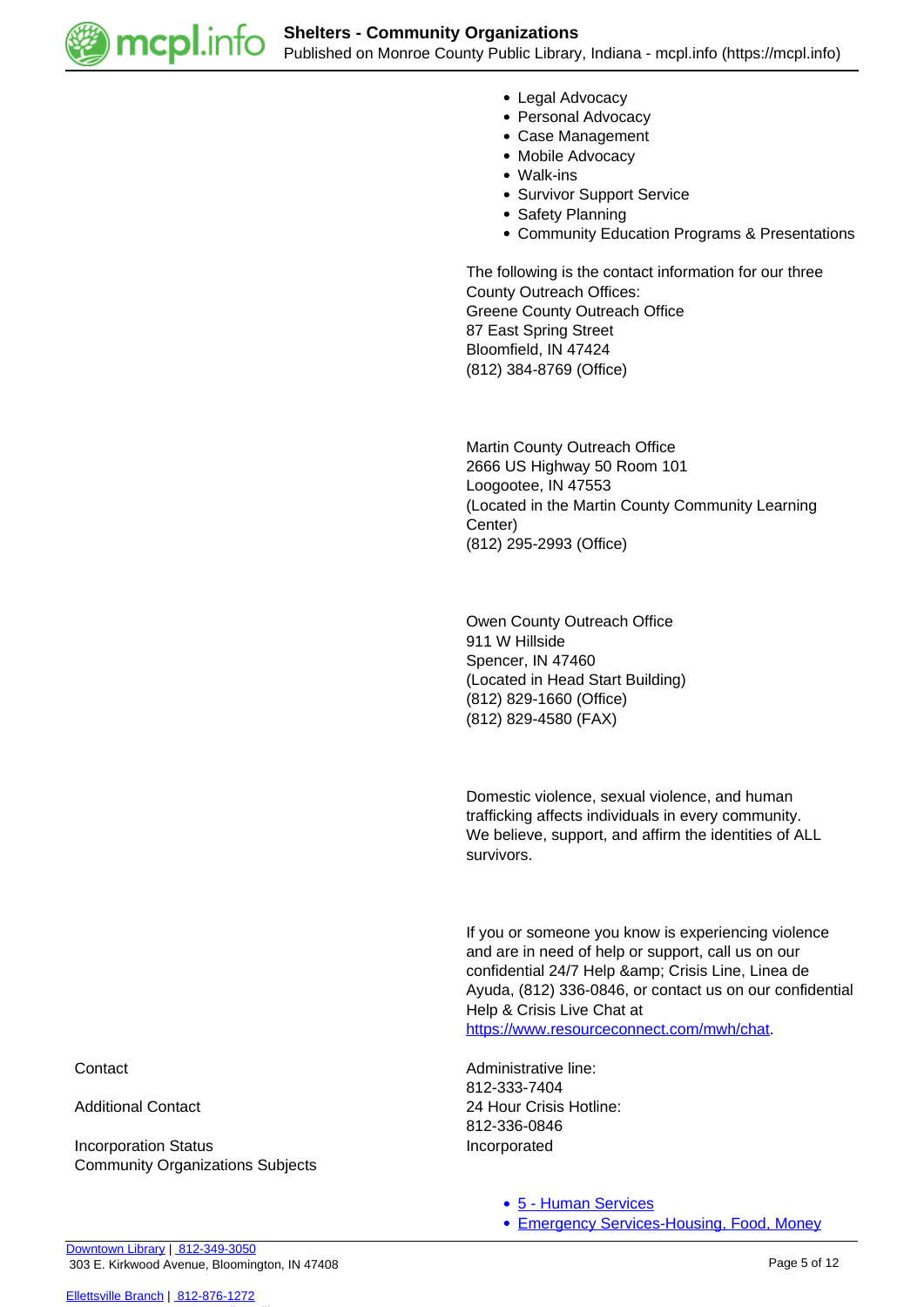

- [Shelters](https://mcpl.info/taxonomy/term/25125)
- [Social Services](https://mcpl.info/taxonomy/term/25126)

December 1, 2021

- [print this page](https://mcpl.info/print/commorg/middle-way-house-inc-shelter-abused-women-and-their-children)
- [send by email](https://mcpl.info/printmail/commorg/middle-way-house-inc-shelter-abused-women-and-their-children)
- [PDF version](https://mcpl.info/printpdf/commorg/middle-way-house-inc-shelter-abused-women-and-their-children)

### **[Monroe County United Ministries \(MCUM\)- Emergency Services](https://mcpl.info/commorg/monroe-county-united-ministries-mcum-emergency-services-program) [Program](https://mcpl.info/commorg/monroe-county-united-ministries-mcum-emergency-services-program)**

Website <https://mcum.org>/ Address 827 W. 14th Ct. Bloomington, IN 47404 **Description** 

Javascript is required to view this map.

Monroe County United Ministries (MCUM) is a nurturing organization serving working families and those in distress by assisting with emergency needs and subsidized childcare. They provide quality education and a safe place for children, basic needs assistance for the poor, and community service opportunities.

Contact **Executive Director** Erin Predmore (Executive Director) mcum [at] bloomington.in.us 812-339-3429

- [Children](https://mcpl.info/taxonomy/term/24959)
- [Religious Organizations](https://mcpl.info/community-organization-subjects/religious-organizations)
- [Emergency Services-Housing, Food, Money](https://mcpl.info/taxonomy/term/25103)
- [People Experiencing Homelessness](https://mcpl.info/taxonomy/term/25109)
- [Shelters](https://mcpl.info/taxonomy/term/25125)
- [8 Religion](https://mcpl.info/taxonomy/term/24953)

Year Established 1939 Incorporation Status **Incorporated** Community Organizations Subjects

#### December 4, 2019

- [print this page](https://mcpl.info/print/commorg/monroe-county-united-ministries-mcum-emergency-services-program)
- [send by email](https://mcpl.info/printmail/commorg/monroe-county-united-ministries-mcum-emergency-services-program)
- [PDF version](https://mcpl.info/printpdf/commorg/monroe-county-united-ministries-mcum-emergency-services-program)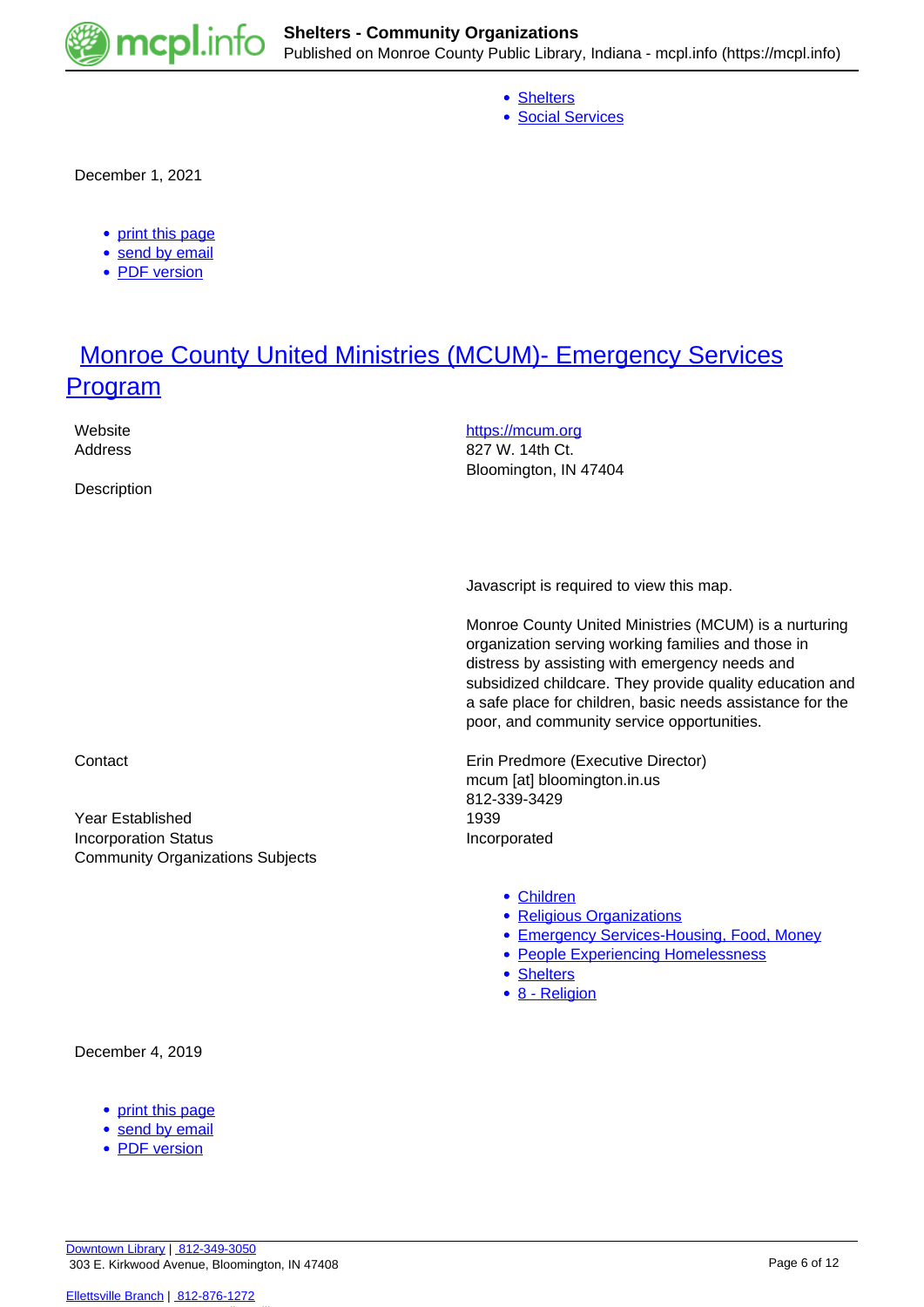# **[New Hope Family Shelter](https://mcpl.info/commorg/new-hope-family-shelter)**

Address **PO Box 154** 

Incorporation Status Incorporated Community Organizations Subjects

### Website <https://www.newhope4families.org/>

Bloomington, IN 47402 Description New Hope Family Shelter's mission is to provide temporary shelter for homeless families in Bloomington and Monroe County and, in collaboration with other agencies, to help those families regain housing by addressing the problems that led to homelessness. The shelter provides accommodation for up to six families at a time for up to 90 days each while our case manager and director works with those families in daily contact and weekly conferences.

**Contact Elaine Guinn (Executive Director) Elaine Guinn (Executive Director)** newhope [at] nhfsinc.org 812-334-9840

- [5 Human Services](https://mcpl.info/community-organization-subjects/5-human-services)
- [People Experiencing Homelessness](https://mcpl.info/taxonomy/term/25109)
- [Housing](https://mcpl.info/taxonomy/term/25111)
- [Shelters](https://mcpl.info/taxonomy/term/25125)

December 5, 2019

- [print this page](https://mcpl.info/print/commorg/new-hope-family-shelter)
- [send by email](https://mcpl.info/printmail/commorg/new-hope-family-shelter)
- [PDF version](https://mcpl.info/printpdf/commorg/new-hope-family-shelter)

## **[Salvation Army](https://mcpl.info/commorg/salvation-army)**

Additional Address **P.O. Box 2117** 

**Description** 

 Website <https://centralusa.salvationarmy.org/bloomingtonin> Address 111 N. Rogers St. PO Box 2117 Bloomington, IN 47403 Bloomington, IN 47402

Javascript is required to view this map.

Social Services: Monica Clemons- Director 812-336-4310 ext. 100

Thrift Store: 812-334-1366

Volunteering: Lt. Shannon Forney 812-336-4310 ext. 103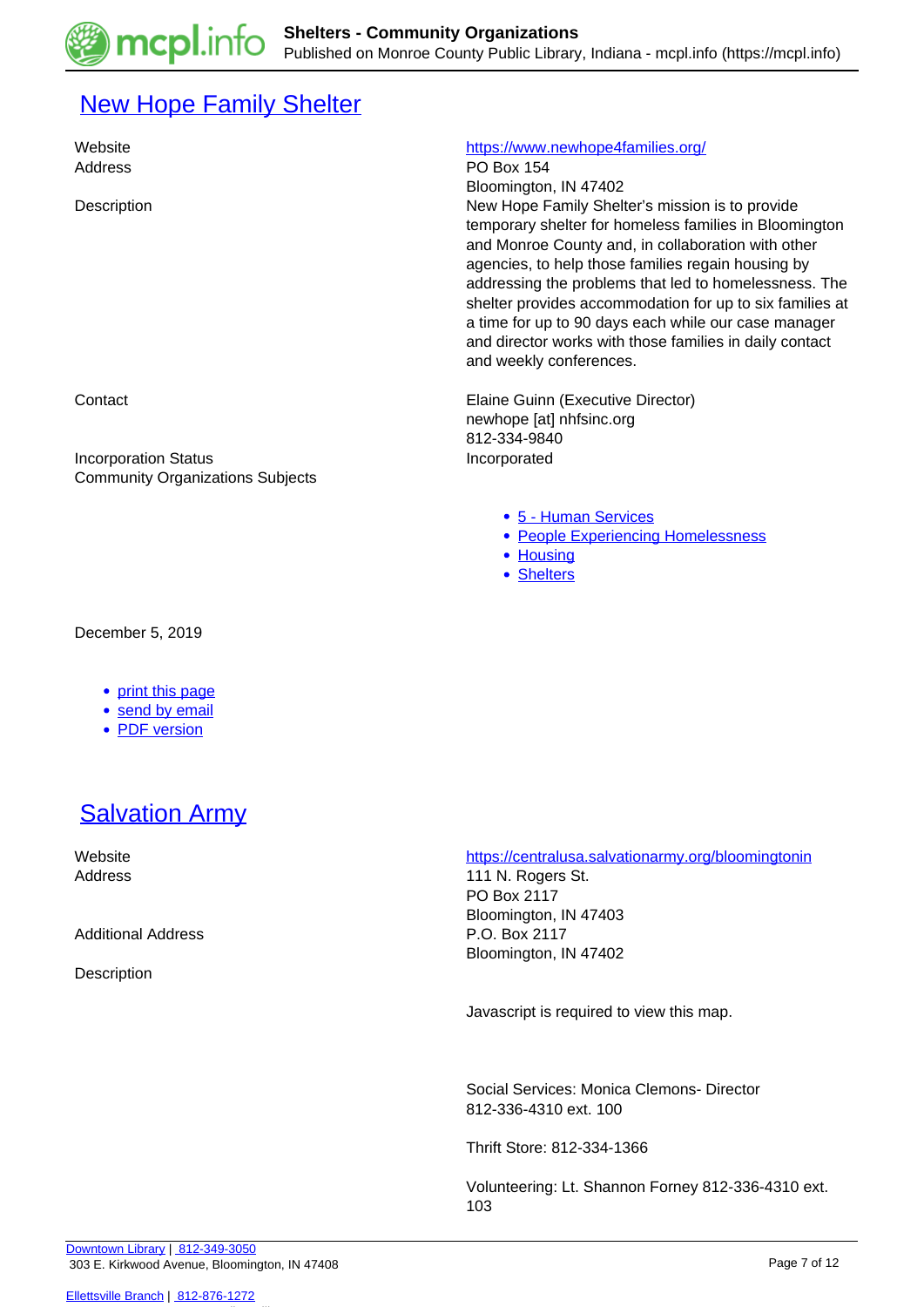

Pastor/Executive Director: Lt. Sharyn Tennyson 812-336-4310 ext. 101

The mission of The Salvation Army is to preach the gospel of Jesus Christ and to meet human needs in His name without discrimination.

Contact Sharyn Tennyson (Lieutenant) Sharyn\_Tennyson [at] usc.salvationarmy.org 812-336-4310 Additional Contact newspaper and the contact newspaper and the contact newspaper and the contact newspaper and the contact newspaper and the contact newspaper and the contact newspaper and the contact newspaper and the con Year Established 1907 Incorporation Status **Incorporated** 

- [Emergency Services](https://mcpl.info/taxonomy/term/25075)
- [Religious Organizations](https://mcpl.info/community-organization-subjects/religious-organizations)
- [People Experiencing Homelessness](https://mcpl.info/taxonomy/term/25109)
- [Shelters](https://mcpl.info/taxonomy/term/25125)
- [Thrift Stores](https://mcpl.info/taxonomy/term/25129)
- [8 Religion](https://mcpl.info/taxonomy/term/24953)
- [Churches](https://mcpl.info/taxonomy/term/25137)

December 3, 2019

• [print this page](https://mcpl.info/print/commorg/salvation-army)

Community Organizations Subjects

- [send by email](https://mcpl.info/printmail/commorg/salvation-army)
- [PDF version](https://mcpl.info/printpdf/commorg/salvation-army)

### **[Shalom Community Center](https://mcpl.info/commorg/shalom-community-center)**

**Description** 

Website <http://shalomcommunitycenter.org/>

Address 620 S. Walnut P.O. Box 451 Bloomington, IN 47402

Javascript is required to view this map.

The Shalom Community Center is dedicated to relieving the plight of those experiencing homelessness and poverty in South Central Indiana. Since access to food, housing, education, and health and human services are fundamental human rights; we seek to meet these basic needs. As a non profit resource center, we deliver social services directly and in collaboration with other agencies in a respectful and secure environment. We advocate for the most vulnerable among us and promote activities that empower people to develop their assets to the fullest extent possible.

Contact Forrest Gilmore (Executive Director) 812-334-5734

[Downtown Library](https://mcpl.info/geninfo/downtown-library) | [812-349-3050](tel:812-349-3050) 303 E. Kirkwood Avenue, Bloomington, IN 47408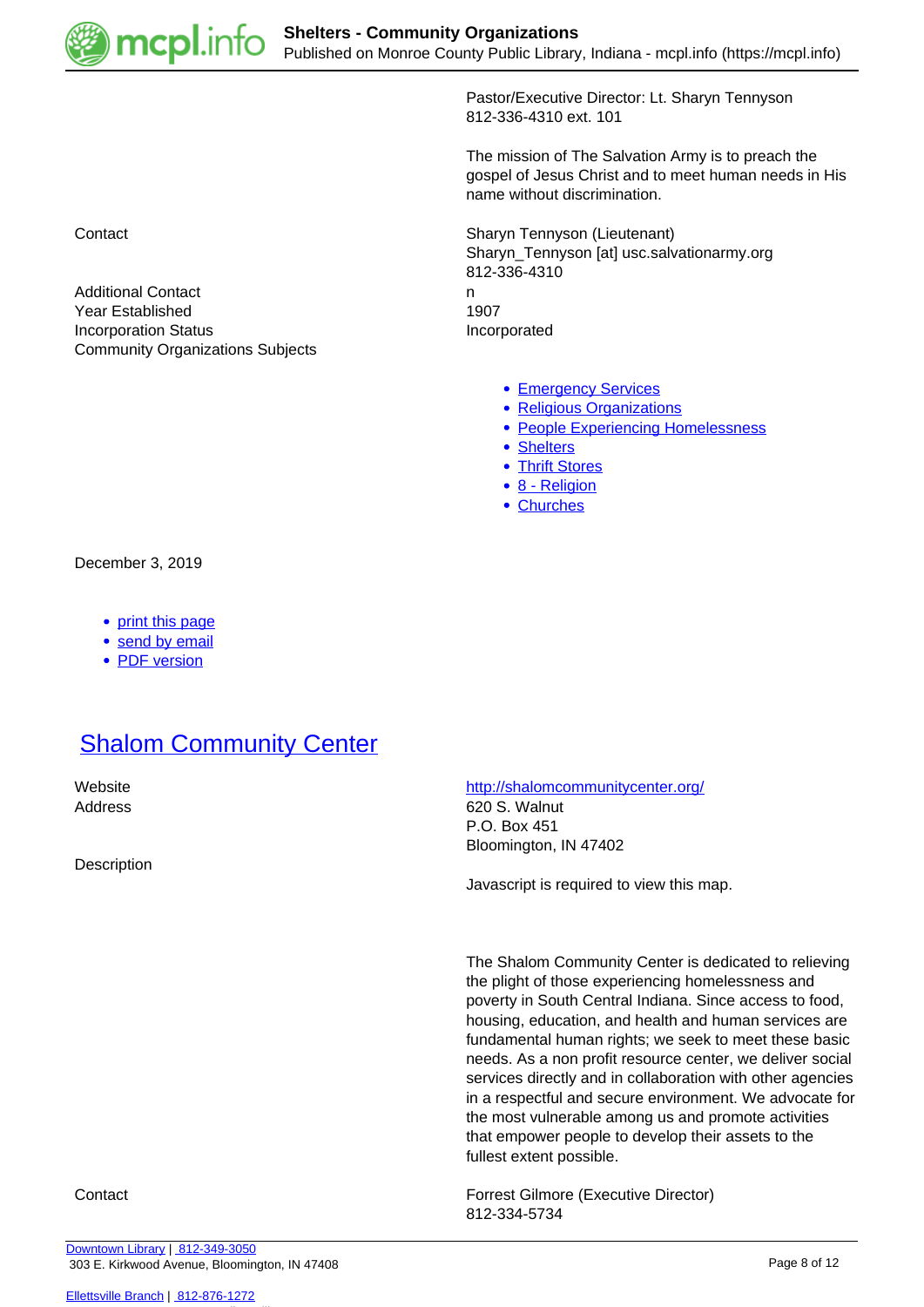

Incorporation Status **Incorporated** Community Organizations Subjects

Additional Contact **Shalom Day Center, Dining Hall, and Administrative** Shalom Day Center, Dining Hall, and Administrative

- [Religious Organizations](https://mcpl.info/community-organization-subjects/religious-organizations)
- [5 Human Services](https://mcpl.info/community-organization-subjects/5-human-services)
- [Legal Aid](https://mcpl.info/taxonomy/term/25114)
- [People Experiencing Homelessness](https://mcpl.info/taxonomy/term/25109)
- [Shelters](https://mcpl.info/taxonomy/term/25125)

April 19, 2021

- [print this page](https://mcpl.info/print/commorg/shalom-community-center)
- [send by email](https://mcpl.info/printmail/commorg/shalom-community-center)
- [PDF version](https://mcpl.info/printpdf/commorg/shalom-community-center)

### **[Stepping Stones, Inc. \(A Program of Centerstone\)](https://mcpl.info/commorg/stepping-stones-inc)**

Website **<http://www.steppingstones-inc.org>** Address P.O. Box 1366 Bloomington, IN 47402 Description The mission of Stepping Stones is to provide a supportive community where young people experiencing homelessness can develop skills to live independently. Stepping Stones is a non-profit, independent organization that offers transitional housing for young people 16-20 years old who are experiencing homelessness. Contact Alysia Fornal (Executive Director) info [at] steppingstones-inc.org 812-339-9771 Additional Contact **Additional Contact** and Contact **and Contact** wwade [at] steppingstones-inc.org Incorporation Status **Incorporated** Community Organizations Subjects

- [Teens](https://mcpl.info/community-organization-subjects/young-adults)
- [5 Human Services](https://mcpl.info/community-organization-subjects/5-human-services)
- **[Emergency Services-Housing, Food, Money](https://mcpl.info/taxonomy/term/25103)**
- [Housing](https://mcpl.info/taxonomy/term/25111)
- [People Experiencing Homelessness](https://mcpl.info/taxonomy/term/25109)
- [Shelters](https://mcpl.info/taxonomy/term/25125)

April 19, 2021

- [print this page](https://mcpl.info/print/commorg/stepping-stones-inc)
- [send by email](https://mcpl.info/printmail/commorg/stepping-stones-inc)
- [PDF version](https://mcpl.info/printpdf/commorg/stepping-stones-inc)

### [Ubuntu Shelter](https://mcpl.info/commorg/ubuntu-shelter)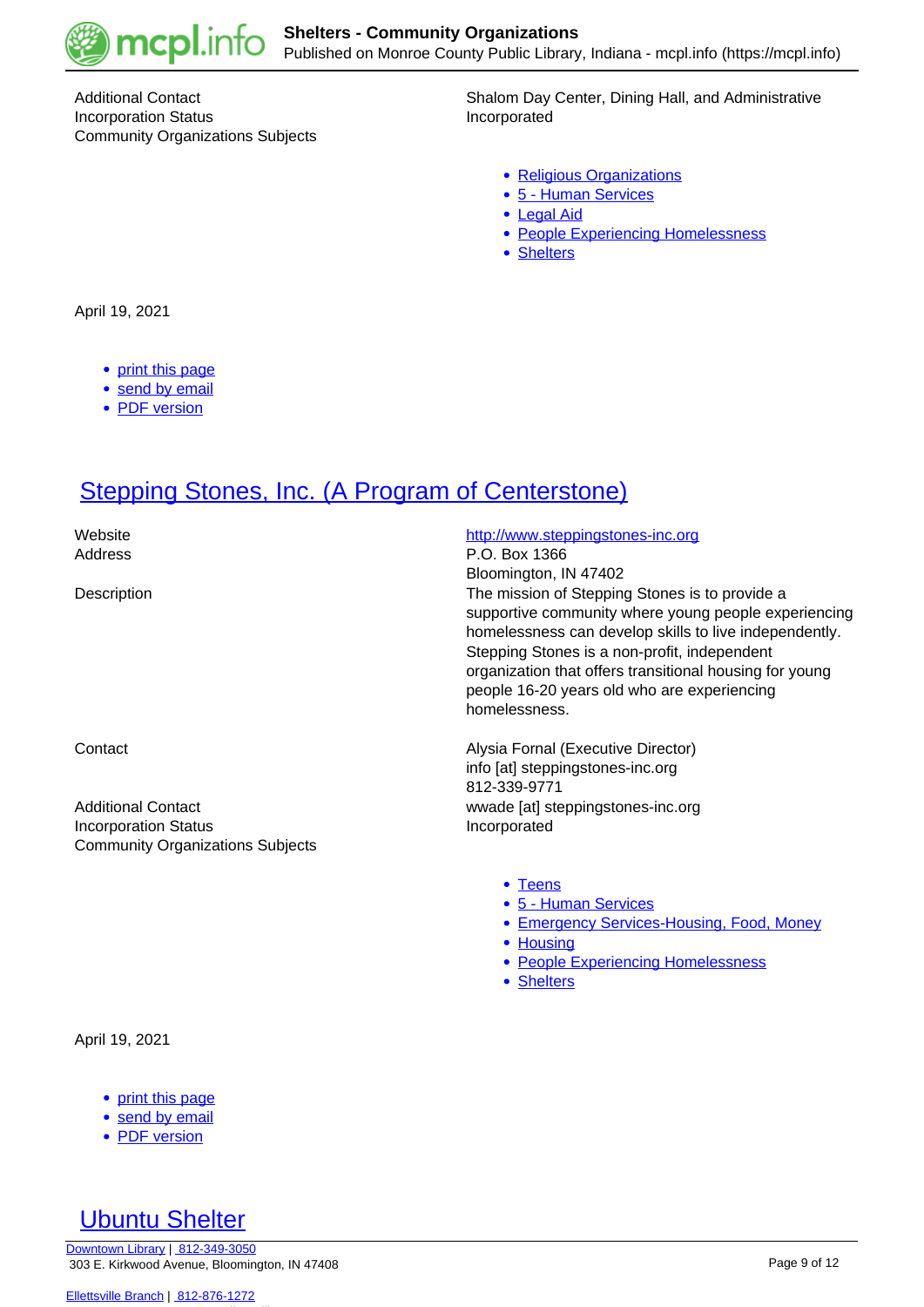

Community Organizations Subjects

### Website [https://www.facebook.com/pages/Ubuntu-](https://www.facebook.com/pages/Ubuntu-Shelter/554931191204922)[Shelter/554931191204922](https://www.facebook.com/pages/Ubuntu-Shelter/554931191204922)

Address Bloomington, IN

Description Ubuntu Shelter is an organization attempting to address the lack of low-barrier homeless shelters in Bloomington during the months that the winter shelters do not operate.

- [People Experiencing Homelessness](https://mcpl.info/taxonomy/term/25109)
- [Alliances & Advocacy](https://mcpl.info/community-organization-subjects/alliances-advocacy)
- [5 Human Services](https://mcpl.info/community-organization-subjects/5-human-services)
- [Shelters](https://mcpl.info/taxonomy/term/25125)

October 31, 2017

- [print this page](https://mcpl.info/print/commorg/ubuntu-shelter)
- [send by email](https://mcpl.info/printmail/commorg/ubuntu-shelter)
- [PDF version](https://mcpl.info/printpdf/commorg/ubuntu-shelter)

### [Wheeler Mission Ministries](https://mcpl.info/commorg/wheeler-mission-ministries)

Additional Address P.O. Box 3297

**Description** 

### Website **<https://wheelermission.org/>**

Address 215 Westplex Avenue. Bloomington, IN 47404 Bloomington, IN 47402

Javascript is required to view this map.

Backstreet Missions, Inc. is a 501(c) 3 not-for-profit organization dedicated to serving the homeless and those with spiritual and physical needs, reaching out to people where they are, extending Christ's love in practical ways.

Wheeler Mission for Men 215 S Westplex Avenue, Bloomington, Indiana 47404 812-333-1905

Wheeler for Women 400 S Opportunity Lane, Bloomington, Indiana 47404 812-333-0360

In October of 2015 Backstreet Missions merged with Wheeler Mission.

- [Religious Organizations](https://mcpl.info/community-organization-subjects/religious-organizations)
- [5 Human Services](https://mcpl.info/community-organization-subjects/5-human-services)
- [People Experiencing Homelessness](https://mcpl.info/taxonomy/term/25109)

Contact 812-333-1905 Additional Contact **Mailing address** Mailing address Incorporation Status **Incorporated** Community Organizations Subjects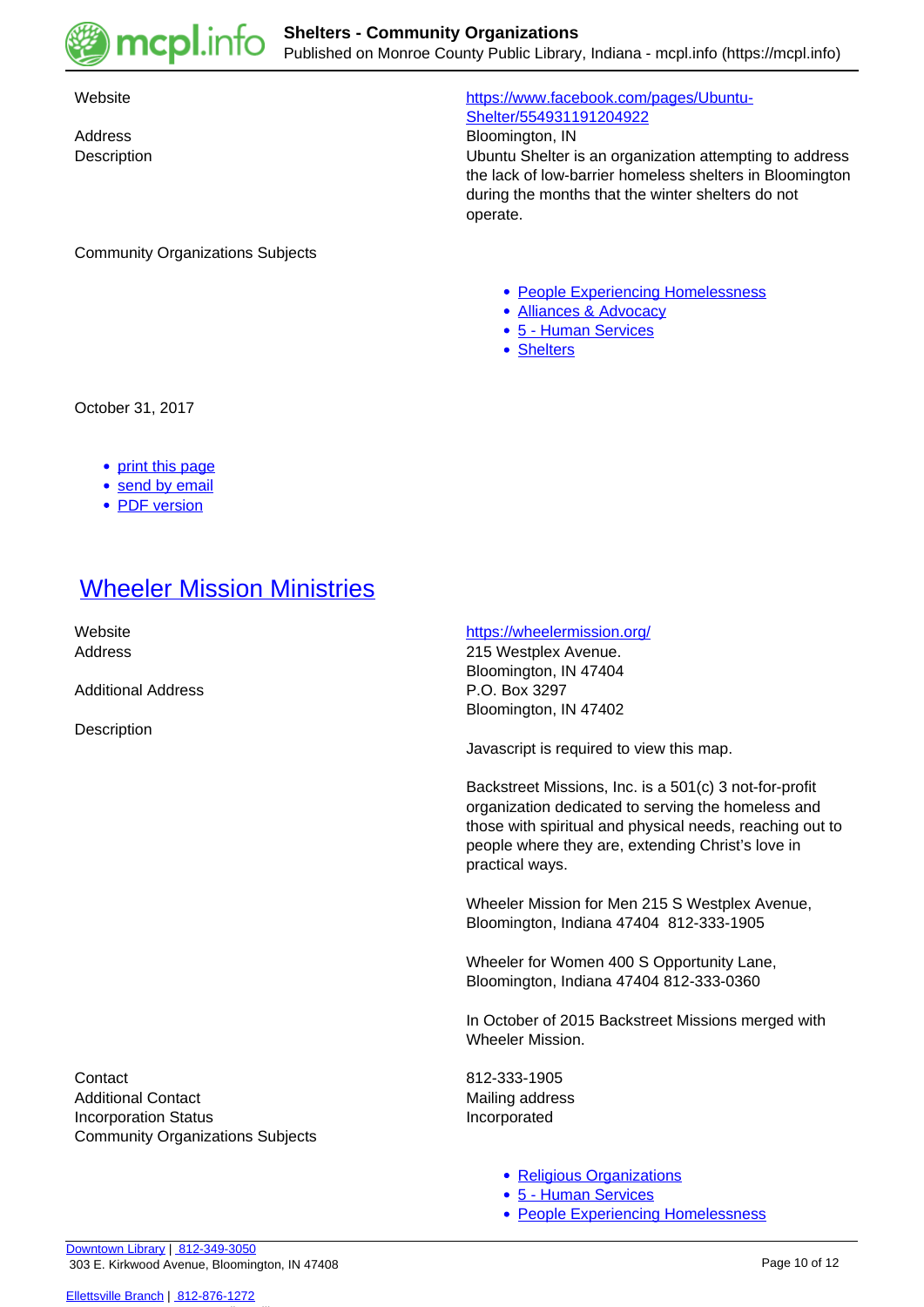

- [Shelters](https://mcpl.info/taxonomy/term/25125)
- [Social Services](https://mcpl.info/taxonomy/term/25126)

December 5, 2019

- [print this page](https://mcpl.info/print/commorg/wheeler-mission-ministries)
- [send by email](https://mcpl.info/printmail/commorg/wheeler-mission-ministries)
- [PDF version](https://mcpl.info/printpdf/commorg/wheeler-mission-ministries)

### **[Youth Services Bureau of Monroe County](https://mcpl.info/commorg/youth-services-bureau-monroe-county)**

| Website<br>Address                      | https://www.co.monroe.in.us/department/?structureid=78<br>615 S. Adams St.<br>Bloomington, IN 47403                                                                                                                                                                                                                                                                                                                                                                                                                                                                                                                                                           |
|-----------------------------------------|---------------------------------------------------------------------------------------------------------------------------------------------------------------------------------------------------------------------------------------------------------------------------------------------------------------------------------------------------------------------------------------------------------------------------------------------------------------------------------------------------------------------------------------------------------------------------------------------------------------------------------------------------------------|
| Description                             | Javascript is required to view this map.                                                                                                                                                                                                                                                                                                                                                                                                                                                                                                                                                                                                                      |
|                                         | The mission of the Youth Services Bureau of Monroe<br>County is to provide services, programs, referrals, and<br>advocacy for youth and community education on issues<br>concerning youth. Since 1972, the Youth Services<br>Bureau has provided services to the citizens of Monroe<br>County, Indiana in an effort to strengthen families, divert<br>youth from the juvenile justice system, and foster<br>positive youth development. YSB offers services which<br>promote positive family functioning and help lay the<br>groundwork to build healthy, productive individuals. The<br>Binkley House Youth Shelter is open 24 hours a day, 7<br>days a week |
| Contact                                 | Kim Meyer (Director)<br>yshelter [at] co.monroe.in.us<br>812-349-2506                                                                                                                                                                                                                                                                                                                                                                                                                                                                                                                                                                                         |
| <b>Community Organizations Subjects</b> |                                                                                                                                                                                                                                                                                                                                                                                                                                                                                                                                                                                                                                                               |
|                                         | • Teens<br>• 5 - Human Services<br>• Shelters<br>· Social Services                                                                                                                                                                                                                                                                                                                                                                                                                                                                                                                                                                                            |
| April 19, 2021                          |                                                                                                                                                                                                                                                                                                                                                                                                                                                                                                                                                                                                                                                               |
| print this page<br>• send by email      |                                                                                                                                                                                                                                                                                                                                                                                                                                                                                                                                                                                                                                                               |

• [PDF version](https://mcpl.info/printpdf/commorg/youth-services-bureau-monroe-county)